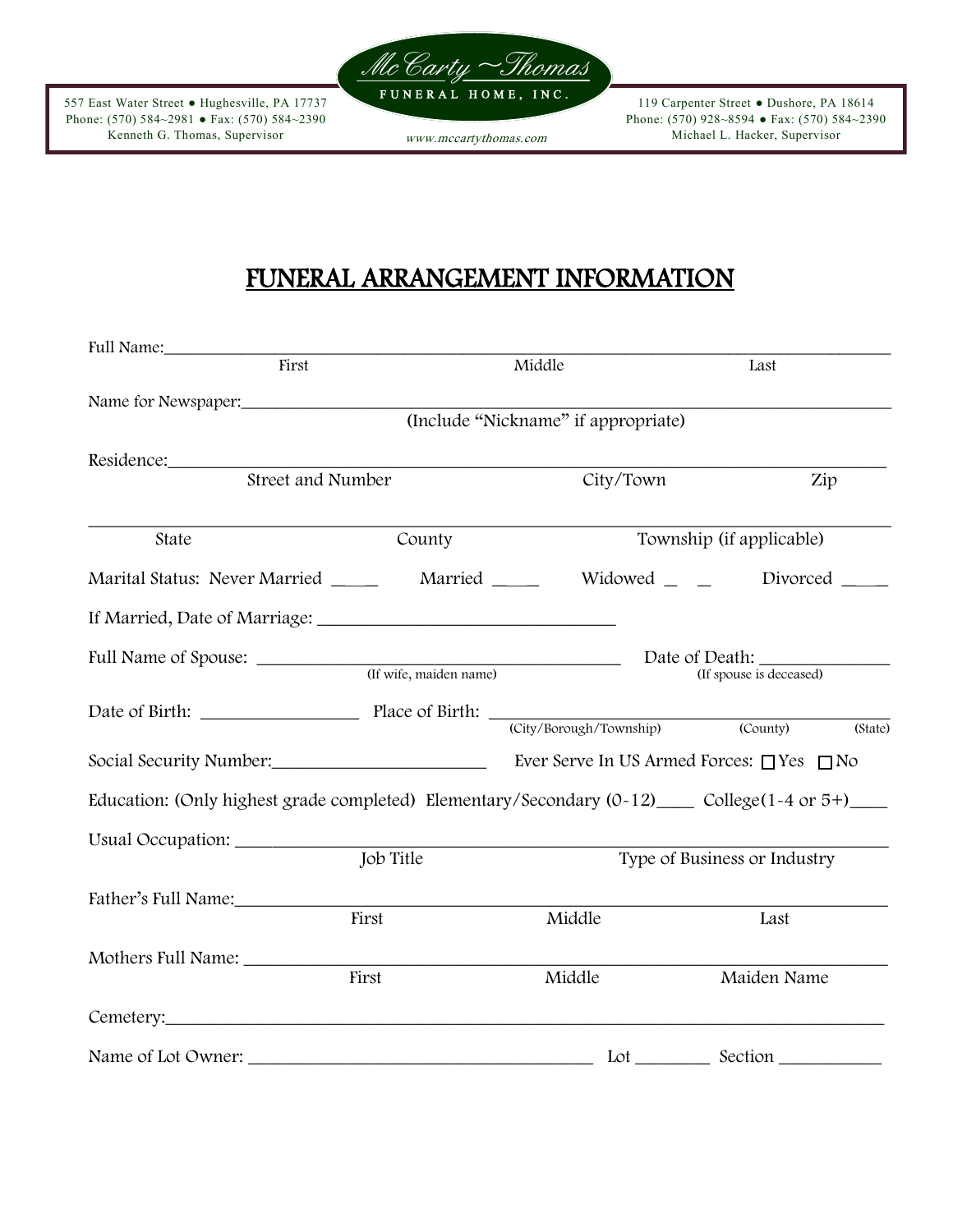### **Biographical Information**

Education: (Schools/Colleges attended, dates of graduation and degrees attained)

Employment: (Places of employment, positions held, years of service and retirement date)

Church Membership: (Name of church & positions or offices held)

Fraternal, Service, Social & Veterans Organizations: (Indicate whether former or current and positions held)

Hobbies or Other Biographical Information for Newspaper: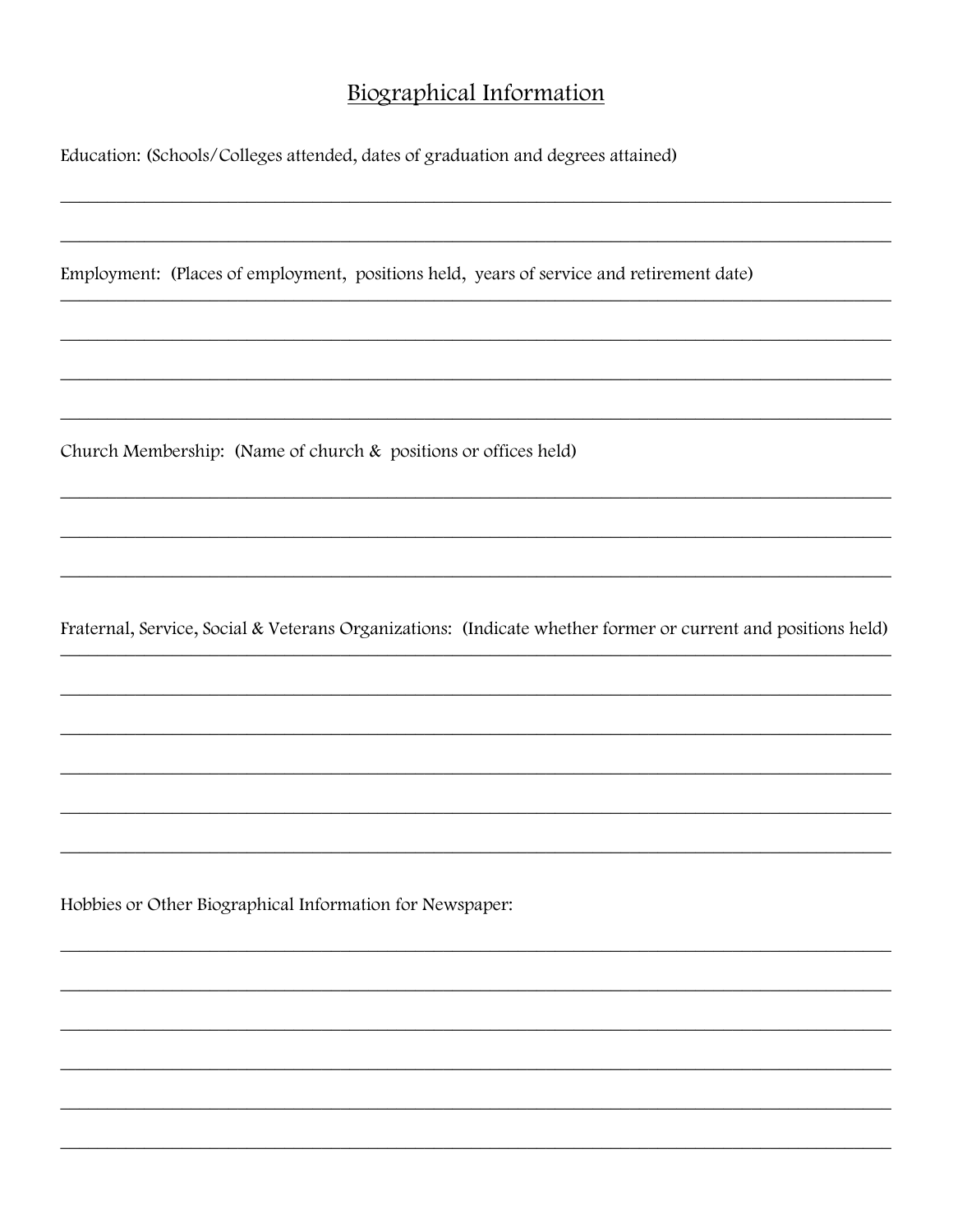Survivor Information<br>Please supply the names as you would like them to appear in the newspaper. We also need name of city or<br>town in which they reside. Survivors that are step or half relation may also be included.

| Parents:       |                                                                                    |  |  |  |  |  |
|----------------|------------------------------------------------------------------------------------|--|--|--|--|--|
|                | (Mothers maiden name)                                                              |  |  |  |  |  |
|                |                                                                                    |  |  |  |  |  |
|                | Spouse:<br>(Maiden name if wife)                                                   |  |  |  |  |  |
|                |                                                                                    |  |  |  |  |  |
|                | Sons:                                                                              |  |  |  |  |  |
|                |                                                                                    |  |  |  |  |  |
|                |                                                                                    |  |  |  |  |  |
|                |                                                                                    |  |  |  |  |  |
|                |                                                                                    |  |  |  |  |  |
|                |                                                                                    |  |  |  |  |  |
|                |                                                                                    |  |  |  |  |  |
|                |                                                                                    |  |  |  |  |  |
|                | <u> 1989 - Jan James James Barnett, amerikan berlindar (h. 1989).</u>              |  |  |  |  |  |
|                |                                                                                    |  |  |  |  |  |
|                |                                                                                    |  |  |  |  |  |
|                | ,我们也不能在这里的时候,我们也不能在这里的时候,我们也不能会在这里的时候,我们也不能会在这里的时候,我们也不能会在这里的时候,我们也不能会在这里的时候,我们也不  |  |  |  |  |  |
|                |                                                                                    |  |  |  |  |  |
|                |                                                                                    |  |  |  |  |  |
|                |                                                                                    |  |  |  |  |  |
|                | Sisters:                                                                           |  |  |  |  |  |
|                |                                                                                    |  |  |  |  |  |
|                |                                                                                    |  |  |  |  |  |
|                |                                                                                    |  |  |  |  |  |
|                | Grandchildren: Great Grandchildren: Great -Great Grandchildren:                    |  |  |  |  |  |
|                | Step-Grandchildren: _______ Step-Great Grandchildren: _____ Step-Great Great: ____ |  |  |  |  |  |
|                |                                                                                    |  |  |  |  |  |
| Predeceased by |                                                                                    |  |  |  |  |  |
|                |                                                                                    |  |  |  |  |  |
|                |                                                                                    |  |  |  |  |  |
|                |                                                                                    |  |  |  |  |  |
|                |                                                                                    |  |  |  |  |  |
|                |                                                                                    |  |  |  |  |  |